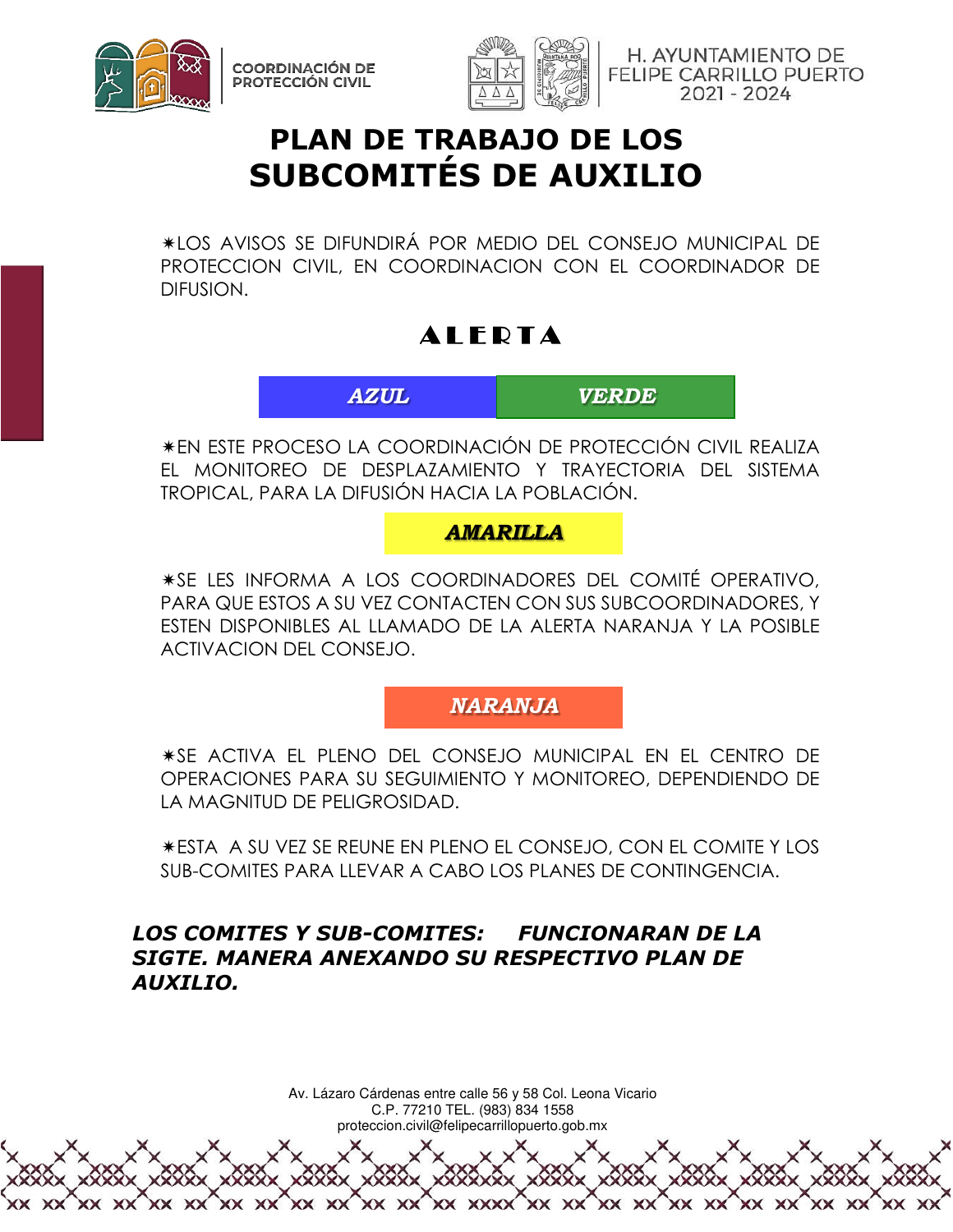



H. AYUNTAMIENTO DE **FELIPE CARRILLO PUERTO** 2021 - 2024

#### ❈**COMITE DE DIFUSION:**

ESTARÁ A SU CARGO COORDINAR CON TODOS LOS MEDIOS DE RADIO-DIFUSION Y EQUIPOS DE PERIFONEO, DARA LA INFORMACION ADECUADA A LA CIUDADANIA DE LA CABECERA MUNICIPAL ASI COMO A LAS ZONAS RURALES, SIN PROPICIAR PANICO A LOS RADIO ESCUCHAS E INFORMAR ADECUADAMENTE LA MAGNITUD DE LA EMERGENCIA.

### ❈**SUB-COMITÉ DE EQUIPO Y MAQUINARIA:**

COORDINARA LAS BRIGADAS DE DESASOLVE DE ALCANTARILLAS Y POZOS DE ABSORCION PARA EL MEJOR FUNCIONAMIENTO Y EVITAR EL EXCESO DE ESTANCAMIENTO DE AGUA EN LAS CALLES PRINCIPALES.

#### ❈**SUB-COMITÉ DE SERVICIOS GRALES. Y TRANSPORTE:**

COORDINARA CON EL COMITÉ DE DIFUSIÓN Y CON EL SUBCOMITÉ DE ASISTENCIA RURAL, LA INFORMACION HACIA LAS BRIGADAS PARA LA INFORMACION EN LAS 10 RUTAS DE AUXILIO, ASI COMO LA SALIDA DE DICHAS BRIGADAS PARA LA DIFUSION DE TAL EMERGENCIA A LAS AUTORIDADES DE LAS DIFERENTES COMUNIDADES Y CONCERTAR LA INFORMACION OPORTUNA Y VERAZ CON LA CUAL DEBERAN SER, MUY BREVES EN LA ENTREVISTA CON LAS AUTORIDADES LOCALES Y RECABAR INFORMACION SOBRE LAS CONDICIONES QUE IMPERAN EN DICHA COMUNIDAD, AL MISMO TIEMPO INDICARA A LAS AUTORIDADES LOCALES COORDINEN LA APERTURA DE LOS REFUGIOS, QUE SE TENGAN CONSIDERADOS Y LA OCUPACION DE LOS MISMOS POR LA CIUDADANIA QUE POSEA, PRINCIPALMENTE LAS VIVIENDAS QUE NO REUNEN SEGURIDAD, ESTAS BRIGADAS DEBERÁN CUBRIR TODO SU RUTA EN EL TIEMPO MENOS POSIBLE (MAXIMO 4 HRS.) Y REGRESAR AL CENTRO DE OPERACIONES.

NOTA: LA COMUNIDAD DE PUNTA HERRERO SERA EVACUADA POR LA COORDINACIÓN DE PROTECCIÓN CIVIL EN COORDINACIÓN CON LA DIRECCION DE SEGURIDAD PUBLICA, DESDE EL TRANSCURSO DE LA FASE DE LA ALERTA AMARILLA HACIA LA NARANJA SEGÚN SU PELIGROSIDAD DE TRAYECTORIA, DEBIDO A SU LEJANIA A LA CABECERA MUNICIPAL Y POR EL ESTADO FISICO DEL CAMINO.

> Av. Lázaro Cárdenas entre calle 56 y 58 Col. Leona Vicario C.P. 77210 TEL. (983) 834 1558 proteccion.civil@felipecarrillopuerto.gob.mx

> > XX XXXX

 $XX$  XX

XX XX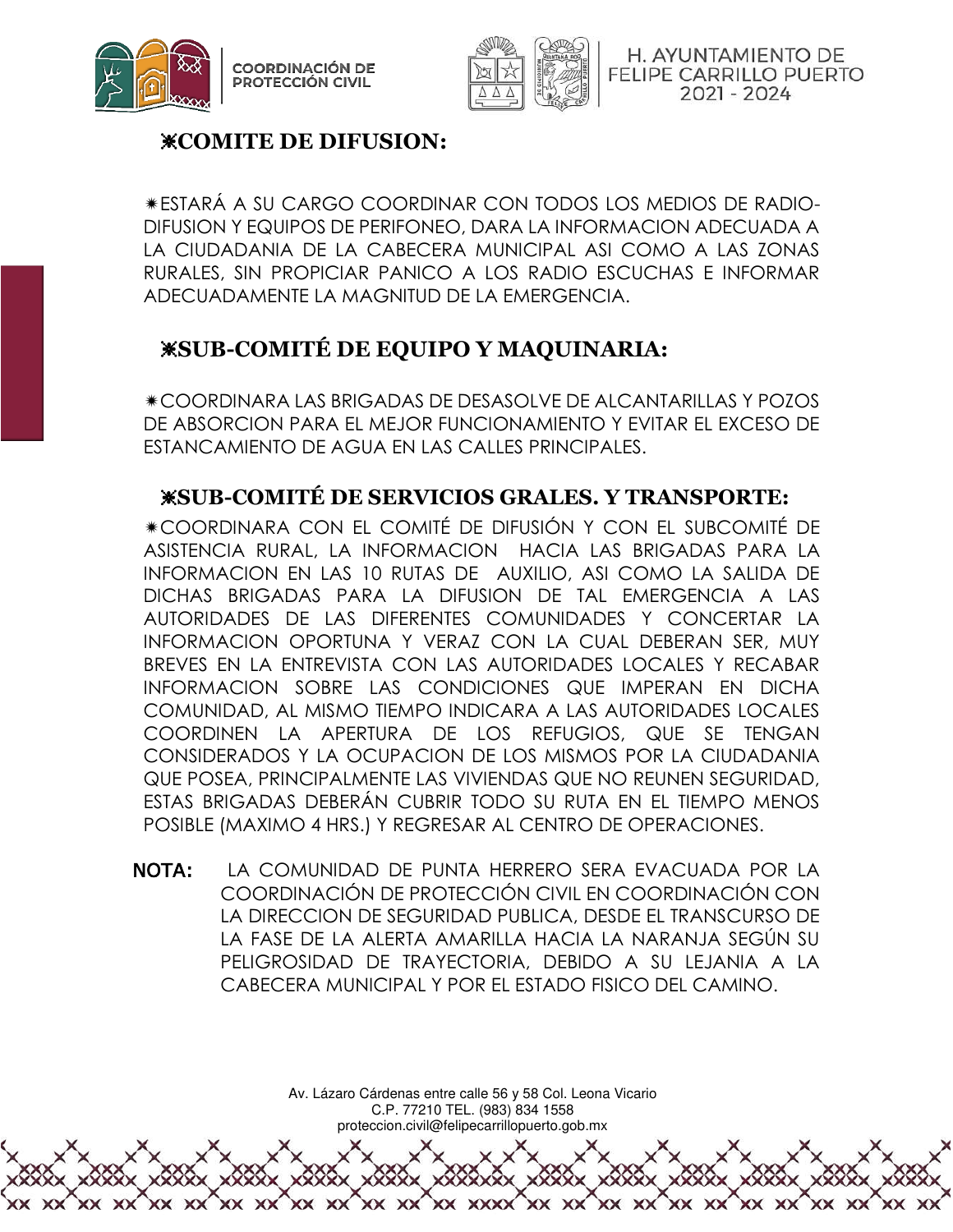



H. AYUNTAMIENTO DE FELIPE CARRILLO PUERTO 2021 - 2024

EN LA CIUDAD COORDINARA CON EL COMITÉ DE ASISTENCIA URBANA Y SEGURIDAD PARA SUS RUTAS DE EVACUACION Y TRASLADO A LOS REFUGIOS MÁS CERCANOS. ESTOS VEHICULOS DEBERAN CONTAR CON UNA INSIGNIA DE VEHICULOS DE EVACUACION.

## ❈**SUB-COMITÉ DE ASISTENCIA URBANA.**

COORDINARA CON TODOS LOS RESPONSABLES Y/O ENCARGADOS DE LLAVES DE LOS REFUGIOS, PARA LA APERTURA INMEDIATA O EN SU CASO INDICARLES QUE DEBERAN ESTAR ALERTAS PARA LA INDICACION DE LA APERTURA EN COORDINACION CON EL COMITÉ DE SEGURIDAD Y EL COMITÉ DE SALUD.

❈EN GENERAL TODOS LOS INTEGRANTES DE LOS SUBCOMITES SE REUNIRAN PARA TOMAR MEDIDAS Y ACCIONES PARA LA EMERGENCIA.

## ❈**SUB-COMITÉ DE VOLUNTARIADO Y DONATIVOS.**

EN COORDINACIÓN CON EL COMITÉ DE DIFUSIÓN SOLICITARA A LA POBLACIÓN EN GENERAL PERSONAS CON CONDICIONES OPTIMAS PARA QUE SE UNAN A LAS DIFERENTES BRIGADAS DE AUXILIO YA PREVIAMENTE CONFORMADAS PROPORCIONANDO EL LUGAR Y CON QUIEN DIRIGIRSE.

#### ❈**VOCERO, SUB-COMITÉS DE ASISTENCIA URBANA, RURAL Y DE SALUD.**

COORDINARAN PARA DIFUNDIR A LA POBLACIÓN LA APERTURA DE LOS REFUGIOS ASI COMO EL FUNCIONAMIENTO DE LOS MISMOS EN LOS PRIMEROS MOMENTOS DE LA EMERGENCIA Y DEBERAN LLEVAR UN CONCENSO DE LAS PERSONAS REFUGIADAS POR EL ENCARGADO DEL REFUGIO.

### ❈**SUB-COMITÉ DE SEGURIDAD:**

COORDINARA TODOS LOS RONDINES QUE ESTABLEZCA LA POLICIA DE

Av. Lázaro Cárdenas entre calle 56 y 58 Col. Leona Vicario C.P. 77210 TEL. (983) 834 1558 proteccion.civil@felipecarrillopuerto.gob.mx XXXXXX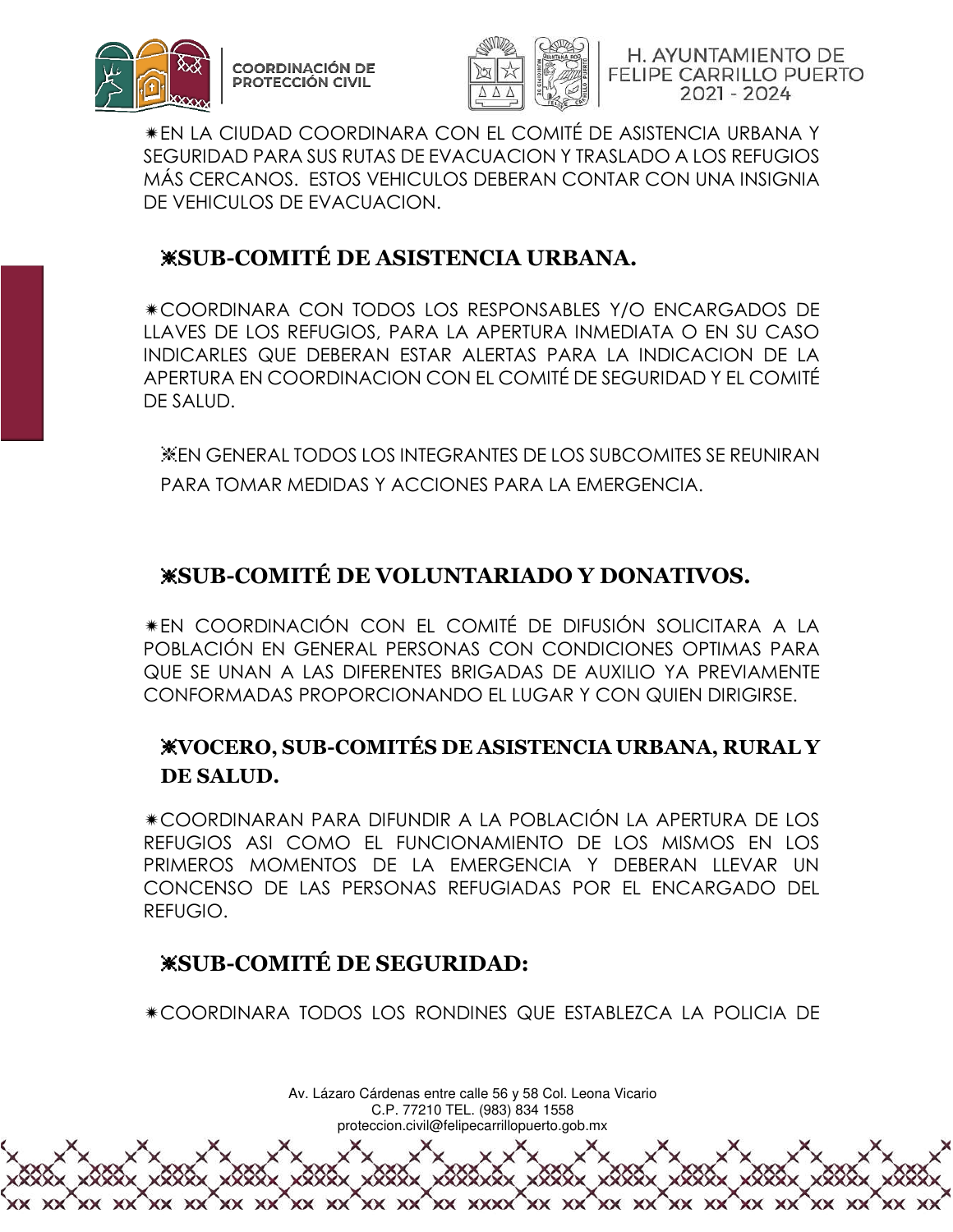



H. AYUNTAMIENTO DE **FELIPE CARRILLO PUERTO** 2021 - 2024

SEGURIDAD PUBLICA, POLICIA JUDICIAL, EJERCITO MEXICANO Y GRUPOS VOLUNTARIOS PARA EL ORDEN Y EVITAR ACTOS DE RAPIÑA DURANTE LAS EVACUACIONES Y SEGURIDAD EN LOS REFUGIOS ANTE CUALQUIER EVENTUALIDAD.

REALIZARA RECORRIDOS PARA LA VERIFICACION DE QUE YA NO HAYA PERSONAS POR EVACUAR, ASI COMO LA SEGURIDAD DE LOS DOMICILIOS ABANDONADOS POR LAS PERSONAS REFUGIADAS EN COMUNICACIÓN CONSTANTE HACIA LA BASE DE OPERACIONES HASTA QUE LA EVENTUALIDAD LO PERMITA Y NO OLVIDANDO LA AUTOPROTECCION Y SEGURIDAD DEL PERSONAL

#### ❈**SUB-COMITÉ DE EQUIPO Y MAQUINARIA:**

REUNIRA TODO EL EQUIPO Y MAQUINARIA PREVISTA PARA LA COORDINACION DE BRIGADAS SOBRE LA APERTURA DE CAMINOS RURALES; ASI COMO PARA EL AUXILIO DE LA REANUDACION DE TODAS LAS VIAS TERRESTRES QUE HAYAN SUFRIDO DAÑOS PARA LA PRONTA RESPUESTA AL TERMINO DE LA CONTINGENCIA.

#### *ROJA*

TODAS LAS BRIGADAS DEBERÁN ESTAR RESGUARDADAS EN LUGARES SEGUROS O HASTA QUE LAS CONDICIONES LO PERMITAN Y SUS COORDINADORES MANTENER UN ESTRECHO CONTACTO CON EL CENTRO DE OPERACIONES PARA COORDINAR EL PASO DE LA EVENTUALIDAD Y HACER DE NUEVO EL RECORRIDO DE ZONAS PARA LA VERIFICACION DE DAÑOS Y PODER REALIZAR EL AUXILIO NECESARIO PARA LA RECUPERACIÓN.

## DESPUÉS DE LA CONTINGENCIA

❈**SUB-COMITÉ DE EVALUACION Y RECONSTRUCCION:** 

Av. Lázaro Cárdenas entre calle 56 y 58 Col. Leona Vicario C.P. 77210 TEL. (983) 834 1558

proteccion.civil@felipecarrillopuerto.gob.mx

XX XX